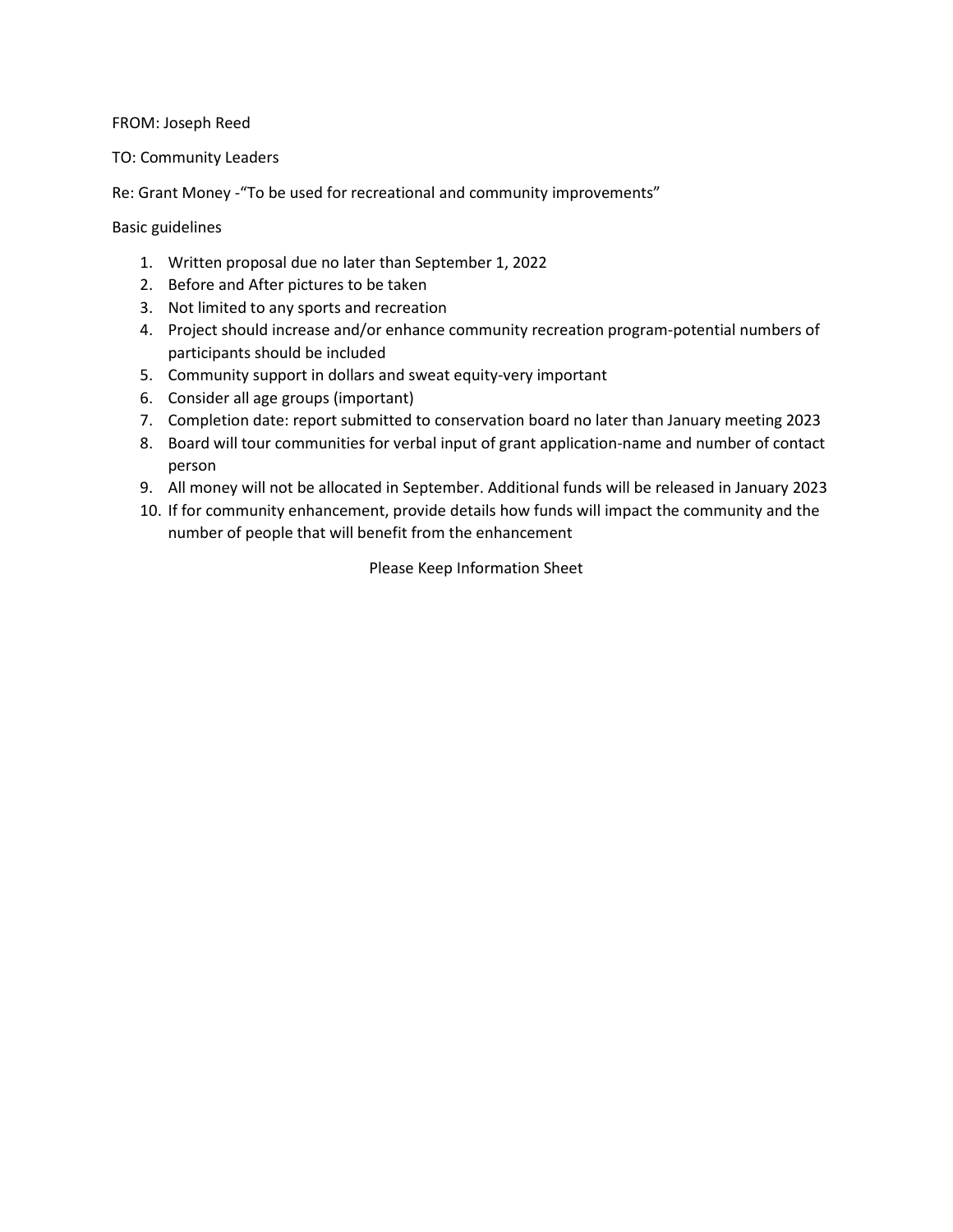## RUTHERFORD COUNTY GRANT APPLICATION

|                                                              | CHAIRMAN                                  |  |
|--------------------------------------------------------------|-------------------------------------------|--|
|                                                              |                                           |  |
|                                                              | <b>VICE-CHAIMAN</b>                       |  |
|                                                              |                                           |  |
|                                                              | <b>TREASURER</b>                          |  |
|                                                              |                                           |  |
|                                                              | (Construction, equipment, Materials, ETC. |  |
|                                                              |                                           |  |
|                                                              |                                           |  |
|                                                              |                                           |  |
|                                                              |                                           |  |
|                                                              |                                           |  |
|                                                              |                                           |  |
|                                                              |                                           |  |
|                                                              |                                           |  |
| Estimated completion date of project _______________________ |                                           |  |